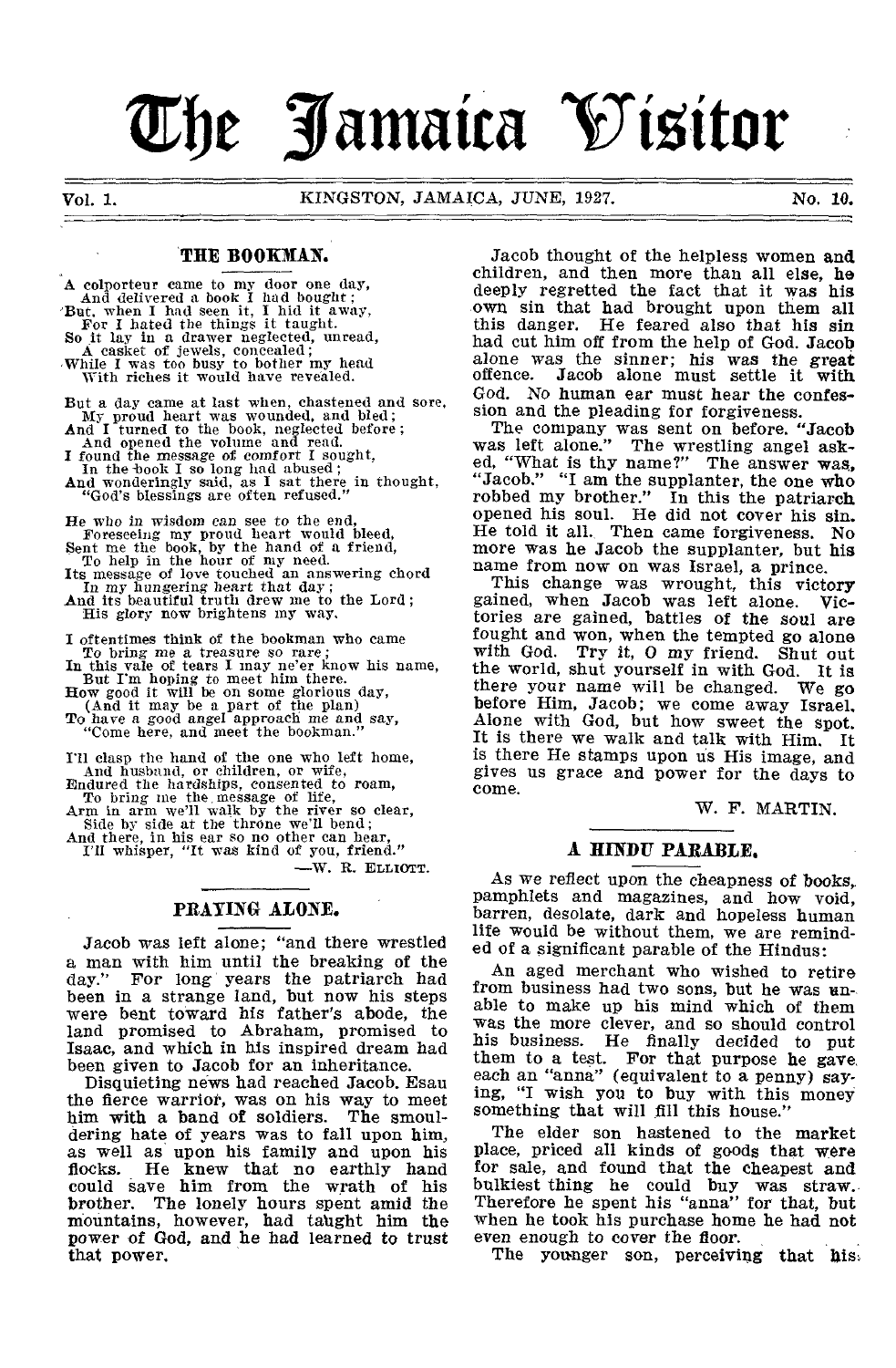father had entrusted him with a commission that could be executed only by unusual shrewdness, gave deep thought to the matter. So' after thinking he spent his "anna" for candles. These he took home and lighted, one in each room, and the light they gave filled the whole house. "To you," said his happy father, "I give over my business, for you have shown true wisdom."

Those candles filled those rooms with light. God's great candle—His blessed Word —will yet fill the entire world with light. Other books are helping to spread the light. Are you helping to spread those books?

Sister White says, 'Our burden can never be laid down till the entire earth is lighted with His Glory." In other words she reiterate the Bible admonition. "Go ye into all the world, and preach the gospel to every creature." The visions that God has given our inspired writer, with the light they have shed on, and ahead of, this movement, invest us with a solemn responsibility to spread that light. Are we doing it?

#### PERSEVERANCE WINS.

After having canvassed almost all of a large apartment house and receiving no response whatsoever from its inmates, it seemed useless to go any farther. When I reached the last apartment, and no one answered to my third knock, that old adage, "Perseverance wins the day," flashed through my mind. The fourth knock was a sharp one that brought an answer immediately. A lady grabbed the magazine from my hand inquiring, "Is this an Adventist paper?" I meekly answered, "Yes." Her mother then rushed to the door saying, "Are you an Adventist, a real Seventh-day Adventist?" Having told her I was, she said she had been an Adventist for many years. Her family moved to a small town ,where no one of this faith had ever lived and after remaining faithful for eleven years under these circumstances, had rejoined the Baptists. I was grateful for the privilege of taking her to our next prayer meeting and thanked God for keeping up my courage.—R. *M. L., in Eastern. Canadian Messenger.* 

There is no greater mistake than to suppose that Christians can impress, the world by agreeing with it. The world has many that agree with it. What it needs, and what it appreciates, is the manliness that can stand apart from it and lead it to a better way.-Horace Bushnell.

#### "HIS FACE."

A few nights ago, after a sermon on the fulfilment of prophecy in current world events and the doctrine of the second coming. of Jesus Christ as a climax to this world's history, a minister of another denomination, who had been one of the audience, said to me:

"I have been much interested in your delineation of world affairs this evening, but cannot agree with you that Jesus Christ will personally return to this earth a second time. When He comes, it will be through the dominance of His principles in the earth, not through His actual presence. We don't need Him here in person; we'll work things out all right in time."

I scarcely could believe my own ears. A vested representative of Jesus Christ declaring that we don't need Him here, and inferring that we really don't want Him to interfere with our running of this planet!

The attitude of the minister as related above is only the logical end of Modernism. Modernism is an attempt to substitute rationalism for faith, naturalism for supernaturalism, materialism for the invisible things of the Spirit. It is a deification of humanity and its capabilities, and a minimization of God's direction in human affairs. The Modernists vainly believe they will themselves make a heaven out of this earth, and they therefore resent the idea of Christ's returning and taking' charge of things here.

How impossible is such an attitude when we really love Jesus, our Saviour and Redeemer. If we love Him, we will want to be with Him and have Him with us. Our fondest hope will be some day to walk and to live in His presence. Indeed, if we love anyone we want to be with him; and how much more the Man who died that we might live!

How precious are the promises of God's word which tell *us* that some day we shall "see His face," and be with Him forevermore!

"And I saw a new heaven and a new earth: for the first heaven and the first earth are passed away; and the sea is no more. And I saw the holy city, New Jerusalem, coming down out of heaven from God, made ready as a bride, adorned for her husband. And I heard a great voice out of the throne saying, Behold, the tabernacle of God is with men, and He shall dwell with them, and they shall be His peoples, and God Himself shall be with them, and be their God."

"And there shall be no curse any more: and the throne of God and of the Lamb shall be therein: and His servants shall serve Him; and they shall see His face; and His name shall be on their foreheads." Revelation 21: 1-3; 22: 3, 4, A. R. V.  $-Signs$  of *the Times.* 

#### TITHING.

1. It is Scriptural, approved of God in the Old Testament and supported by Christ's words in the New.

2. It is a good start In the individual's life of giving.

3. It is spiritual, for personal faith is called into play.

4. It is business-like, for there is definiteness, progressiveness and sysfem.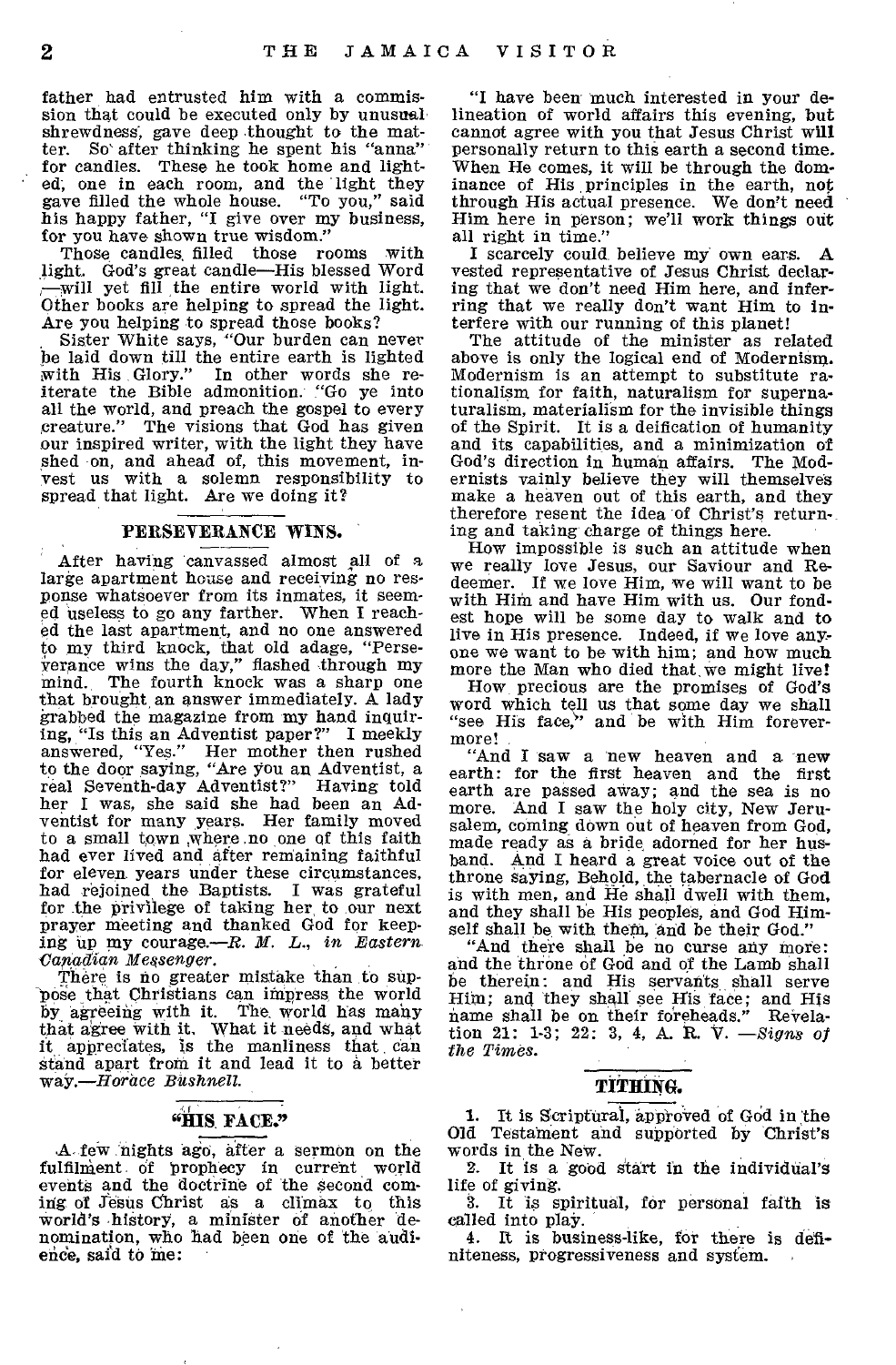5. It is a crushing blow against selfishness.

6. It causes the giver to take the initiative in Christian giving rather than holding back one's response until the money appeal

is' made. It commandeers all alike in quality

' 8. It safeguards the spirituality of the church by eliminating worldly drives for money.

9. It establishes the individual as a financial steward, accountable to God.

'10. It gives confidence in the practice of

prayer.<br>11. It awakens thought, as nothing else, regarding time and service for God.

12. It elevates worship to the high plane of rounded-out sincerity.

13. It makes giving a principle and no longer a spasmodic expression.

14: It is likely to result, as it has with many others, in our giving being more than a tenth of all our receipts.

15. It means less of the comforts and pleasures of life, but the pOwer to enjoy those that are left is expanded.

16. It creates in our lives a commanding position over others; in the matter of giving, we can use the most effective weapon of example.<br>17. It

It makes us twofold before God. our hand held out to give as well as to receive.

18. It destroys the domination of circumstances.

19. It transforms life's retrospecting into a joy rather than a dread, we see the line of evidence that permanently records us as givers, through faith and plan.

20. It assures a response to more appeals for the worthy objects of the church, together with out side calls, than before we tithed.

21. It offers to our boys and girls of today the sure promise of escaping from the Mature/ character's greatest blight, selfishness.

22. It leads, with a magnetic leadership, beyond the mark of money-giving, into the realm of worship and Christian service, for it has been found that most tithers are among the largest proportion of regular worshippers and earnest workers.

H. MEYER.

#### **CHRIST'S PROMISE.**

Jesus said, "Go ye therefore, and teach all nations, . . . and, lo, I am with you alway, even unto the end of the world." This promise was given to inspire confidence in the heart of every worker. No child of God who walks in the assurance of this glorious promise can ever feel forsaken or discouraged while engaged in His service.

"Lo, I am with you!" To the colporteur who feels for the moment reluctant td take up again the tasks of a new week, it brings renewed assurance and a refreshing smile, and he fares forth bravely against the imaginary hard faces that await him. To the solicitor of missionary funds it says, "Go forth, and I will share your labours. I will cheer amid breathe hope into your flagging spirts when the work seems difficult. I will soften the hearts of the covetous and melt the hearts of the miserly." To the weakest of the weak it whispers, "I will be strength to you, and you Cannot fail."

"Lo, I am with you!" Christ declares it. `Workers in my vineyard, I do not send you forth alone. I walk all day beside you. share your hardships, I indorse your petitions, I rejoice with you in your victories."

"Lo, I am with you!" Never has this promise been so precious and helpful to the writer as during the present Ingathering campaign. A distinct power attends its return to mind no matter how frequent. Who can refuse to go forth when the Prince of Glory promises to accompany us?

It was a "class" neighbourhood, and contributions came in'slowly. A. hastily uttered prayer for the occasion ascended as a hardfaced woman opened the door. Before she spoke, that prayer had reached the ear of God.

"I have nothing to give," she said, snappingly, "and if I had I should give it to no solicitor from the street.

Her tone was envenomed, and she was about to shut the door.

"But lady," I pleaded, "this is the work of the Lord in which I am engaged."

I saw her eyes staring at the simple headline on the page I held before her.

"What does that say?" she inquired, bending closer.

I read the line to her, inwardly amazed at the complete change in her facial expression and manner of speech.

"Oh," she said, gasping a little in a relieved way, "I—I thought it said something else." Then excusing herself, she went into another room, from which she emerged with two shillings which she placed in my hand, with a regretful declaration that it was all the money she had in the house, else she would gladly have given more.

And I believed her.

*What did that Woman think she saw* on *that printed page?* What voice spoke to her, and what influence stirred within her life at that moment to bring about such an astounding change of manner? I was asking myself these questions as I stepped from the porch, when I heard repeated in my innet conscience, "Lo, I am with you alway, even unto the end of the World."

"No sir,"' emphatically declared a man, after a rather lengthy tirade against missions and missionaries in general, "I would not give a penny to any organization on earth except the Salvation Army, and that carries a doubt in my favour instead Of a promise."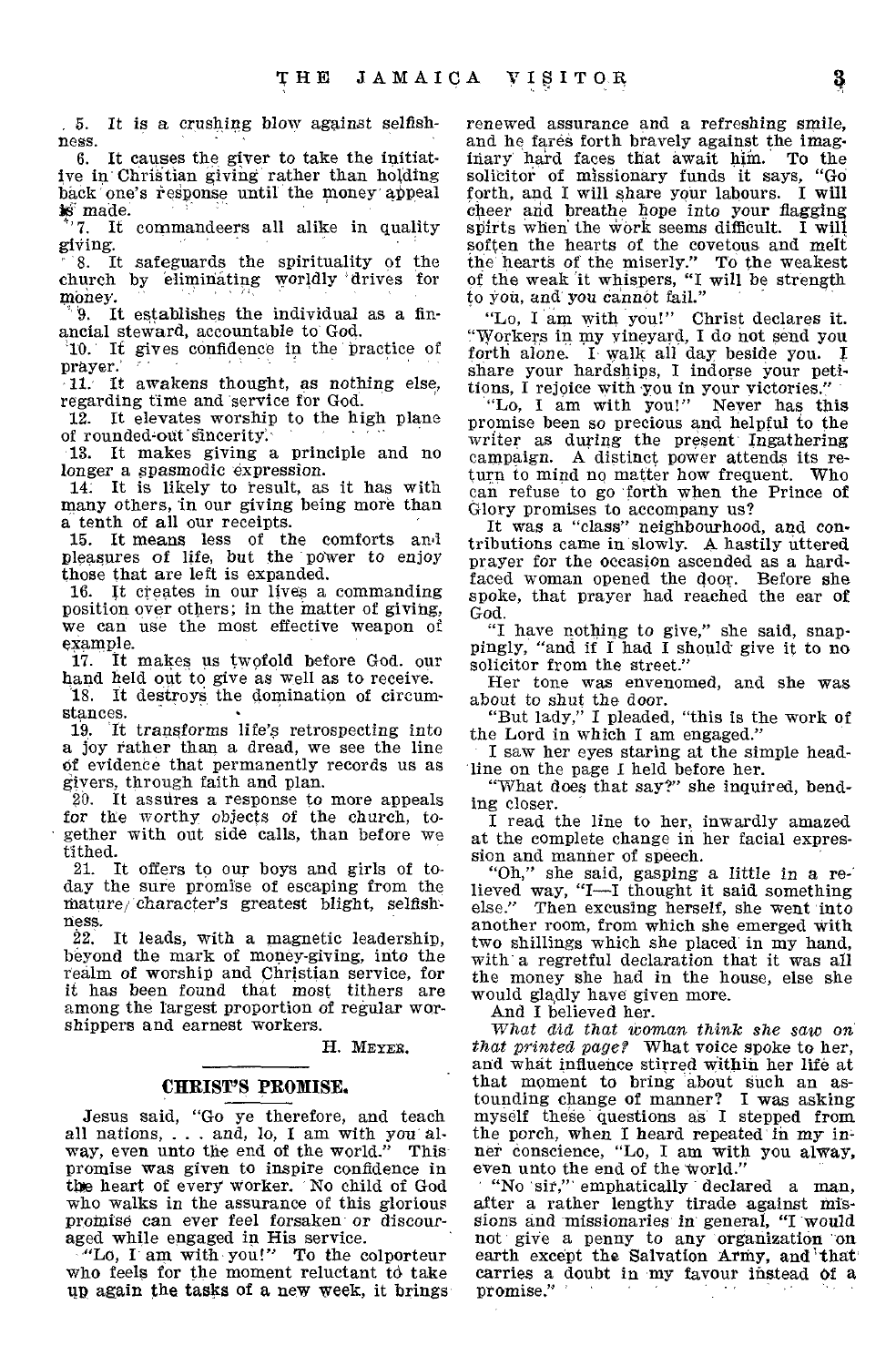Then he asked, "Who are you?"

"I am a Seventh-day Adventist, a believer in the second personal coming of Jesus Christ," I replied.

His countenance softened, his eyes became reminiscent, and—he gave me four shillings.

*Why did he do that?* What voice whispered, what memory stirred within him? Hidden away in, the hearts of all men are bygone visions,—heart calls, tear-scenes, dialogues, promptings, hopes unfilled, smothered resolutions; these, like long-silent, dust-covered bells, can be awakened into life by the Spirit of Jesus. This is a part of His mission as He goes with you into the highways and byways of life.

The I AM with you! Weak hands strengthened, feeble knees confirmed, fearful hearts made strong, vision and spirit revitalised—<br>all this if we obey the call "Go!" What all this if we obey the call. "Go!" companionship, what sublime fellowship, what an invincible crusade! When the army of our youth become fired with this holy conviction that Christ is with them, the gospel of the kingdom will be carried triumphantly on wings as swift as angels' to earth's remotest bounds. Young men and women, speed that day!

E. F. COLLIER. *In Youth's Instructor.* 

"Hold yourself responsible for a higher standard than anybody else expects of you. Demand more of yourself than anybody expects of you. Keep your own standard high. Never excuse yourself to yourself; never pity yourself. Be a hard master to yourself, but lenient to everybody else.

RESOLVED: That I will endeavour to cement my friendships, for while I am sure that neither time nor distance can break them, still I believe that they should be kept in constant repair. If we would hold our friends we should not lose sight of them too long. We must write to them when we can and remind them of ourselves lest we lose the thread of their lives.

## *SABBATH SCHOOL DEPARTMENT.*

#### INVESTMENT FOR MISSIONS

There can be no doubt that the Lord is in this Sabbath School investment Plan for Foreign Missions and that His Spirit inspired it. Last year over  $$36,000$  were' raised by this method, and the plan is quite new, only a relative few of our members<br>having had a part in it. These dollars having had a part in it. doubtless did not affect anyone's offerings to missions in the least, they being raised by simple little investments of various kinds, made for the purpose, and With the

understanding that personal givings would not be slackened.

Some interesting accounts are told here<br>d there of the ways in which signal and there of the ways blessings have been received by those entering into this work. For instance, at Santa Barbara, California, a brother recently told in the writer's hearing, of giving a calf to missions. The butcher to whom it was sold said he gave the brother the largest price he had ever paid for a calf. This \$37.50 was donated to the Investment Fund. The interesting sequence is that since that initial act in Investment work several years ago by the brother, the mother of the calf has given birth to twins three times.

Later this same church elder gave liberally to the Investment Fund from a crop of potatoes. After he had done so he wasalmost afraid he had impoverished him-But he stated that he had not only had enough for himself from what remained, but had sold more to merchants than he estimated to be in the entire crop when it was dug. And, he added, he didn't seem to be able to exhaust the supply, like the widow of Elijah's day with her meal.

I recently heard of a member who runs a wholesale bakery, who used an interesting plan for raising Investment money. He did not care to sell in a retail manner, but despite his feelings about this, neighbours kept coming in to supply their small family<br>needs. Finally, the prother decided that Finally the brother decided that he would turn over to the Investment Fund for Missions all money received from re-Thus that which had been only a nuisance to the baker became a worth while thing, resulting in many dollars each quarter going into the mission funds.

Many and devious are the methods. used by our people in this work, which we believe is destined to play an increasingly important part in missions money raising. The spring of the year is the best time perhaps for beginning one's plans. We hope that a larger number than ever will take part in the interesting work this season.

J. C. THOMPSON,

Associate Secretary of the Sabbath School Department.

# *HOME MISSIONARY DEPARTMENT.*

#### BIG WEEK.

Dear Brethren and Sisters of the Jamaica Conference:—

As it was in the days of Nehemiah, so it is to-day. He kept near his side the one who sounded the trumpet. has been delegated to the Home Missionary department to be the sounders- of the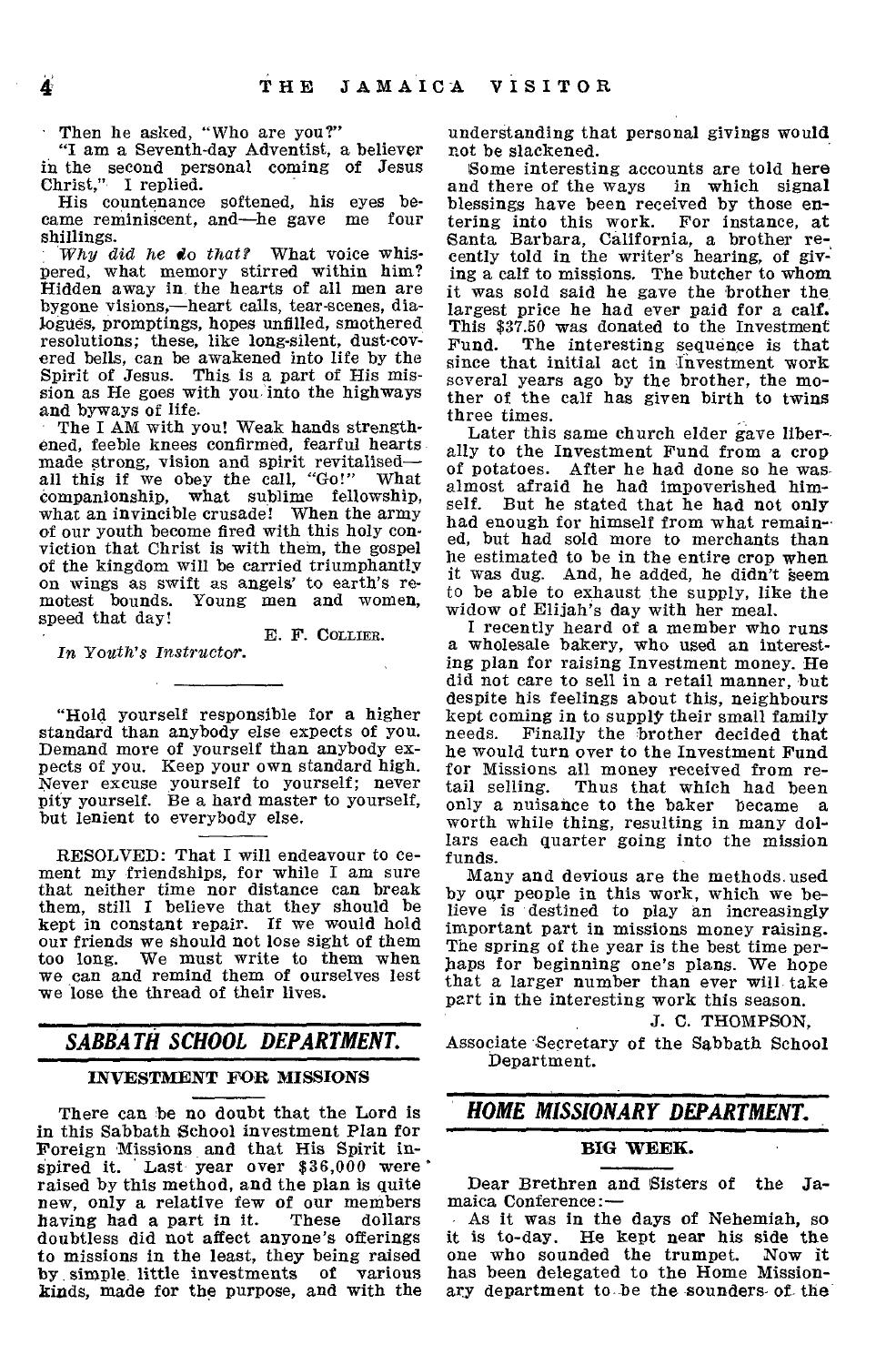-trumpet in this great movement. So before I sound the trumpet at this time I wish to remind you that it will be your duty to "resort thither unto us" and to remember that our God will fight for us. Nehemiah asked them to resort to them to the<br>place where they heard the trumpet. So place where they heard the trumpet. to-day 1 am blowing the trumpet for Big Week, and it is thither that I wish every ,one to resort.

We have sent out material for the Big Week effort and trust that every church will endeavour to do its best for this good work. You are acquainted with it You are acquainted with it from past years and know what has been accomplished by this campaign in the building of schools, publishing houses, and sanitariums in all parts of the world.

This effort is to be conducted from June 4 to June 11 this year, and Sabbath June 4 is to be the day for the launching of the good work. We have sent out programmes for that day to most of the churches. If you have not received one and desire to take part in it, write to us and we will see that you receive one of these programmes. Also we will have a good supply of the little books to sell for 1/3. We might mention, especially, "The Return of Jesus," "The Bible Made Plain," and "The Mafked

May the Lord bless you in your efforts in this year's Big Week, and give you souls for your hire.

R. J. SYPE.

#### HARVEST INGATHERING.

You may think this is rather early for us to be writing about the Harvest Ingathering campaign, but at a recent Conference Committee meeting it was decided to divide the conference into four sections, each section beginning the campaign at a different time. This plan was recommended by several delegates to the Conference session last year, so we are now following that advice. But we felt this the wise thing to do, not only because of the different times of the harvest of the prevailing products of these sections, but also because with all the duties devolving upon us and because of the large number of churches it will be impossible for us to give any personal attention to all parts of the Conference unless we can have it started in this way.

In accordance with this plan the following churches are asked to begin the campaign June lst:—Guy's Hill, Grantsville, Bonny Gate, Jack's River, Carron Hall, Belfield, Port Maria, Riversdale, Bagbie, Glengoffe, Everton Park, Moor Park, and all the churches in Portland and St. Thomas-

The following churches are to begin the

campaign August 1st.:—Linstead, Old Harbour, Blue Hole, Bellas Gate, Duxes, and all the churches in Clarendon, and St. Ann, except Guy's Hill.<br>Those who will beg

begin the campaign about the first of September, will be the three churches in Kingston, and the Spanish Town church.

All the churches in the Parishes of Manchester, St. Elizabeth, Westmoreland, Hanover, St. James, and Trelawny will begin their campaign the first of October.

We are expecting to receive the papers and other material very soon, and trust all will endeavour to fit into this plan.

It is also hoped that each church will put forth a big effort to finish the campaign in six weeks. At least, let us work to that end.

Another action of the committee was to place our goal the same as last year, £650. We failed to reach this goal last year so let us put forth a big effort to reach it this time. May the Lord bless all as they prepare for this soul-winning campaign again this year.

R. J. SYPE.

#### KENCOT.

Another word with regards to our activities at Kencot. On Monday, April 25, the members and friends of the newly born church were to be seen flocking into the Tabernacle by the twos, threes and sixes, until all the available seats were filled and those that came after had to stand — we thus had as many as thirty people standing.

At 7. 30., p.m., sharp, Elders Sype, and Rashford were seen to take their seats on the platform, Elder Sype acting as chairman. Thus began a most enjoyable Temperance programme for which the members of Kencot Church had been planning and practising for some weeks.

There were a number of beautiful selections by the choir, led by Sister Harrison our organist, coupled with many fine recitations and some nice dialogues. There was a fine mixture of the sad and amusing in<br>the pieces rendered. The minds of all The minds of all present were vividly impressed with the evil results of strong drink, the greatest curse the world has ever seen, also the<br>harmful effects of smoking. The proharmful effects of smoking. gramme on a whole was both instructive and entertaining, and was well enjoyed by all who were in attendance; and there were numerous requests to have another soon again.

We received £1. 14.  $0\frac{1}{2}$  as collection for  $\frac{1}{2}$ the evening which we placed on our church<br>Building Fu**n**d. Continue to pray for the Continue to pray for the work at Kencot.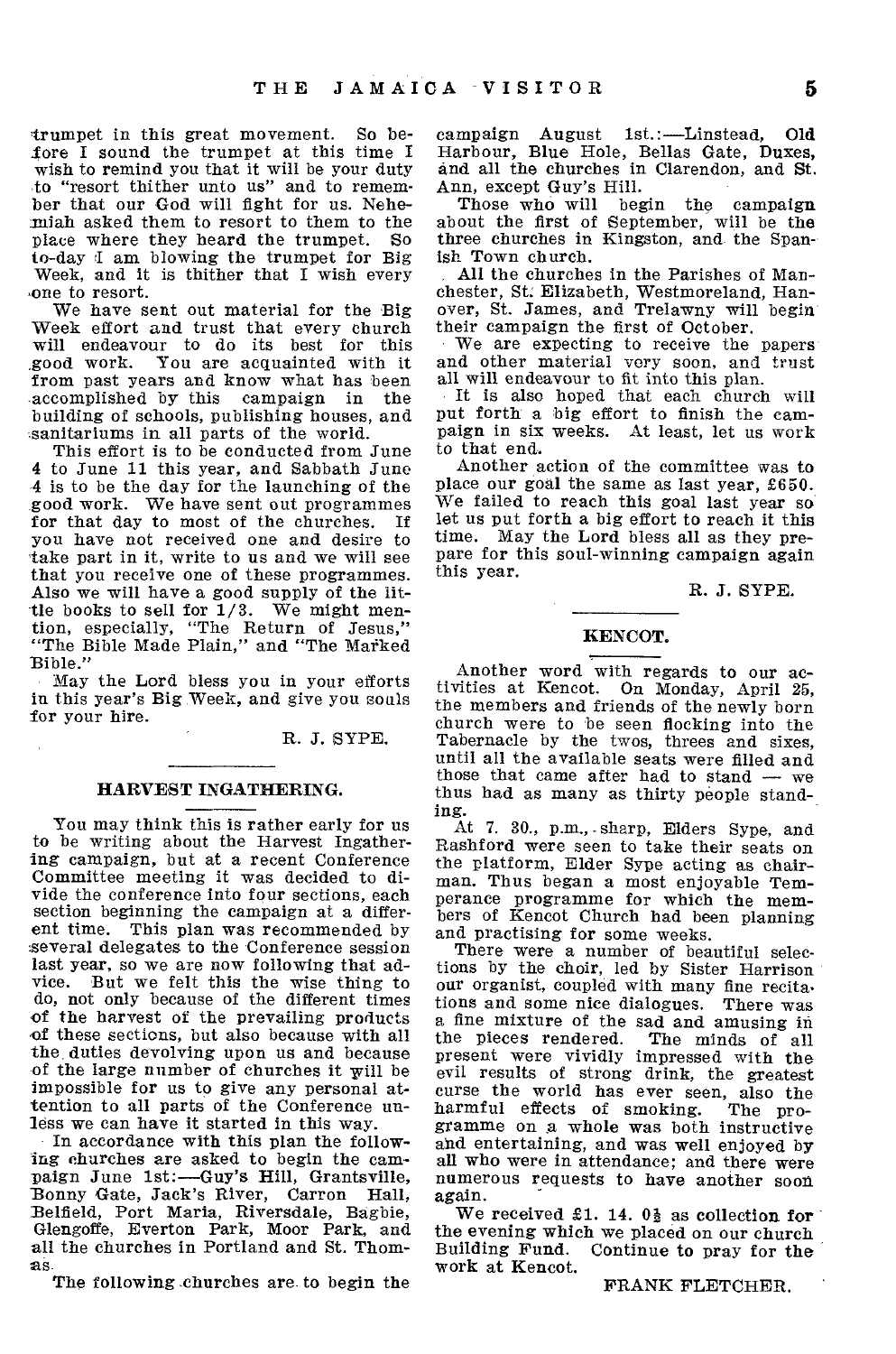#### 14NSTEAD.

The work of God knows no defeat, although the devil would have many believe so. A series of meetings were conducted by the writer for thirteen nights during the month of February. The attendance Was very good, and as a result I have organized a baptismal class of seven, and there are others who may be in the clasi ere this reaches the readers of the 'Visitor.'

Our annual Harvest Festival programme came off on Sunday, the 27th of March. We were highly favoured in having with us Elder and Mrs. Sype and little daughter, also Elder and Mrs. Powell, and Bro. Rupert Harriott, of Kingston, as well as other brethren from the nearby churches, including 'Glengoffe, Spanish Town and Riversdale.

I think that to state that we had an enjoyable evening, would be only voicing the sentiment of the many that were present. However as the shadows of evening were settling down upon us; and the birds were saying farewell, we joined heartily also with them and said farewell to one and all. Yet I am sure that many will be pleased to know that as the result of the evening's programme the tidy little sum bf five pounds was raised and turned into the Conference treasury for the advancement of God'S'cause.

0. PERCIVAL REID.

#### DARLISTON.

Darliston is the least, but I trust not the last, to report progress in the Master's<br>work. Our little company here is slowly Our little company here is slowly but surely on the increase. Since coming to this place the writer and family, midst the many obstacles with which we are confronted, have had several baptisms. The last was April 11, when Elder M. Jones, midst a well behaved audience, "buried" eleven dear souls in the "watery grave." Three were not ready and were left to follow soon. We are holding aloft the torch-light of truth. The Lord helping us we hope to continue to the end.

R. H. MYRIE, Leader.

#### **MANCHIONEAL.**

You may ask, "Why does not Manchioneal report? Perhaps they are not working to win souls." But not so. We have it hard in contending with the Catholic faith in the vicinity, but we can say that our hardship is not to be compared with What our Master bore; and we thank God that he is now leading souls to the Manchioneal church.

From last year we have been visiting Dillon without fruit, but thanks to the Giver of all good gifts, on Sabbath, the 23rd of April, we saw three souls from Dillon come and determine to hold to the truth. They will soon be added to the baptismal class, making the number four here preparing for baptism.

I am asking your prayers that the Lord. may help me to do better work for **Him**, and also in behalf of the Manchioneal.<br>church.

SAMUEL TITUS.

#### GRAND CAYMAN.

Somewhere in the Caribbean, three hundred miles northwest from Jamaica, lies• the little Island of Grand Cayman. Little, did I say? Yes, and you will agree with me when I tell you it is only thirty miles long by eighteen miles wide. We have no hills to climb as our Island is quite flat. We have a population of nearly four thousand.

We have four denominations, Presbyterian, Pilgrim Holiness, Latter Day Saints, and Seventh-day Adventist. The last, though least in number, are strong in faith. We have just one worker and his wife, Pastor and Mrs. Lawson, who *are*  putting forth strenuous efforts to carry **the**  truth to these dear souls. Our **lay members** are responding readily to the distribution of literature, and truly, papers **have**  been scattered 'like the leaves of autumn.'

The majority of this people, professedly Christian, spurn the truth of the third angel's message, and will have nothing to do with the seventh day Sabbath. But **God**  is working marvellously through His nursing representatives, and many **barriers**  have been broken down which would not otherwise have been.

We are praying earnestly for the work here, and God is answering, as in every quarter we see at least one precious soul breaking away from bondage. I believe our prayers are going into the throne room of God and we are going to see **many**  souls saved. Will not our brethren pray with us?

#### **B. 0. McLAUGHLIN.**

#### **IN THE** *CHURCHES.*

Elder Sype spent Sabbath, May 14, **at**  Guy's Hill, where Elder Fletcher is **labouring** and helping the church in getting ready to finish their building. On Sunday following he assisted in a harvest festival **at**  On Wednesday night he held a service at Mile End and reports **finding** the brethren there of good courage.

On Thursday morning Elder Sype held a baptismal service at St. Ann's Bay at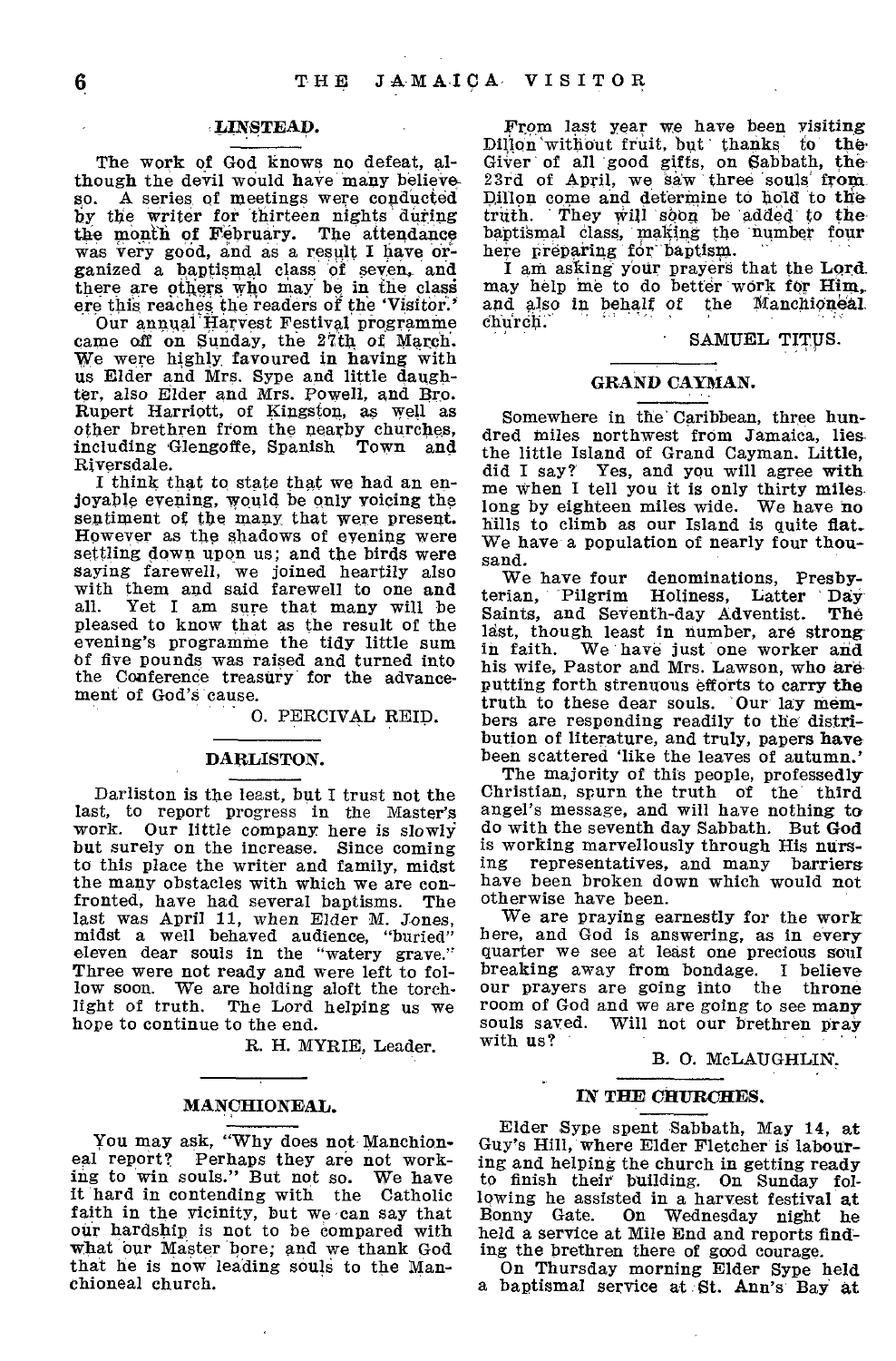which five were baptized. The same evening he assisted in a harvest festival in the same place, and the Sabbath following was spent with the Grantsville church.

As this item is written he has just arrived at Mandeville, where he is expected to deliver the commencement address at the graduating exercises of the West Indian Training College.

On Sabbath, May 21, Elder Hurdon preached the baccalaureate sermon at the West Indian Training College. A fuller report will undoubtedly be given in the next 'Visitor.' Following this service Elder Randle was privileged to baptize twenty dear souls, some of whom are students at the College, while others were from neighbouring churches and companies.

Elder Randle expects to conduct an effort at Windsor Forest, about eleven miles from Coolsworthy, after the close of school. Five of those baptized by him on Sabbath were from that company.

R.

#### NEWS NOTES.

Word comes from March Town that they have 30 in the baptismal class all ready for baptism. It shows what are the possibilities when members of the church go forth with consecration and earnest zeal to win souls. Let every church follow in the train of March Town and by earnest missionary endeavour add many souls to its fold this year.

From Port Limon, Costa Rica, we have good news, in an indirect way, of the work of Brother Oscar Harriott who was a student of the West Indian Training, College for some years until a year ago when he left our shores to establish a church school .at the aforementioned place. -a few lines from a letter written by him to a friend:—"Since 1927 began, I have en- -rolled far over 100 pupils. Imagine how taxing this makes my work. No one but he who has experienced it would be able to sympathise. The work is so great for -one man that I plan meeting the church committee and we will talk over the matter of an assistant teacher. God has certainly blest me since I set foot on these shores. I am not telling you that life has not been at times as restless as the tide, 'but all through the different scenes of life's drama for the past few months especially, I have seen Christ as the central figure."

Considering that our brother began the •school with about 20, we can rejoice with him for the success God has given. We are certainly, pleased, to see how good the stu- -dents who have gone out into mission fields have made.

#### WITH THE CHURCHES.

On April 10, it was my privilege to visit the North Street, Kingston, church in connection with their harvest festival programme. The occasion was a unique one, hence there was a large audience. It was my privilege to speak to a crowded church<br>that night. The theme was "The thing The theme was "The thing that was essential."

On the first of May I visited the Everton Park church for the purpose of presiding as chairman for a missionary programme. The evening was a fair one, for which reason the attendance was above what they expected. The programme was both instructive and inspiring. The promoters should be congratulated and encouraged to hold other like programmes in the future.

The Glengoffe church contributed a number of pieces, but special mention must be made of the recitations rendered by the Misses Brown of that church. The pieces contained a message for one and all, and the effect was carried home through the special attention that was paid by the reciters to the clear enunciation of their words.

The Baptist minister of the nearby district, who was one of the esteemed visitors at the meeting, expressed his appreciation of the entire programme.

I was up until 12 o'clock that night endeavouring to help some who had been led astray by those who have made an attack on the Spirit of prophecy. I believe the Lord helped me to make the truth clear to them on this subject. I 'left 'them feeling happy and with a desire to be united with us again. The prospects for Everton Park church seem very hopeful if proper attention can be given to it.

O. PERCIVAL REID.

### GOSPEL IN SONG.

Just a note to inform our 'Visitor' friends that we have in stock a good number of the book, "Gospel in Song." This is a new song book gotten, out by our people and it contains some of the most soul-stirring selections. In your Harvest Festivals and other special programmes which our churches launch from time to time, this book will prove of untold value. As soon as this catches the eye of our readers, we are looking for a good number of orders to pour in to the office for it. Don't delay, let each procure a copy now and you will be more than pleased with the excellent musical selections it contains. The book is put up in two bindings—paper covers<br>1/6, and keratol 4/.<br>JAMAICA BOOK & BIBLE HOUSE  $1/6$ , and keratol  $4/$ .

JAMAICA BOOK & BIBLE HOUSE,

112 Tower Street, Kingston.